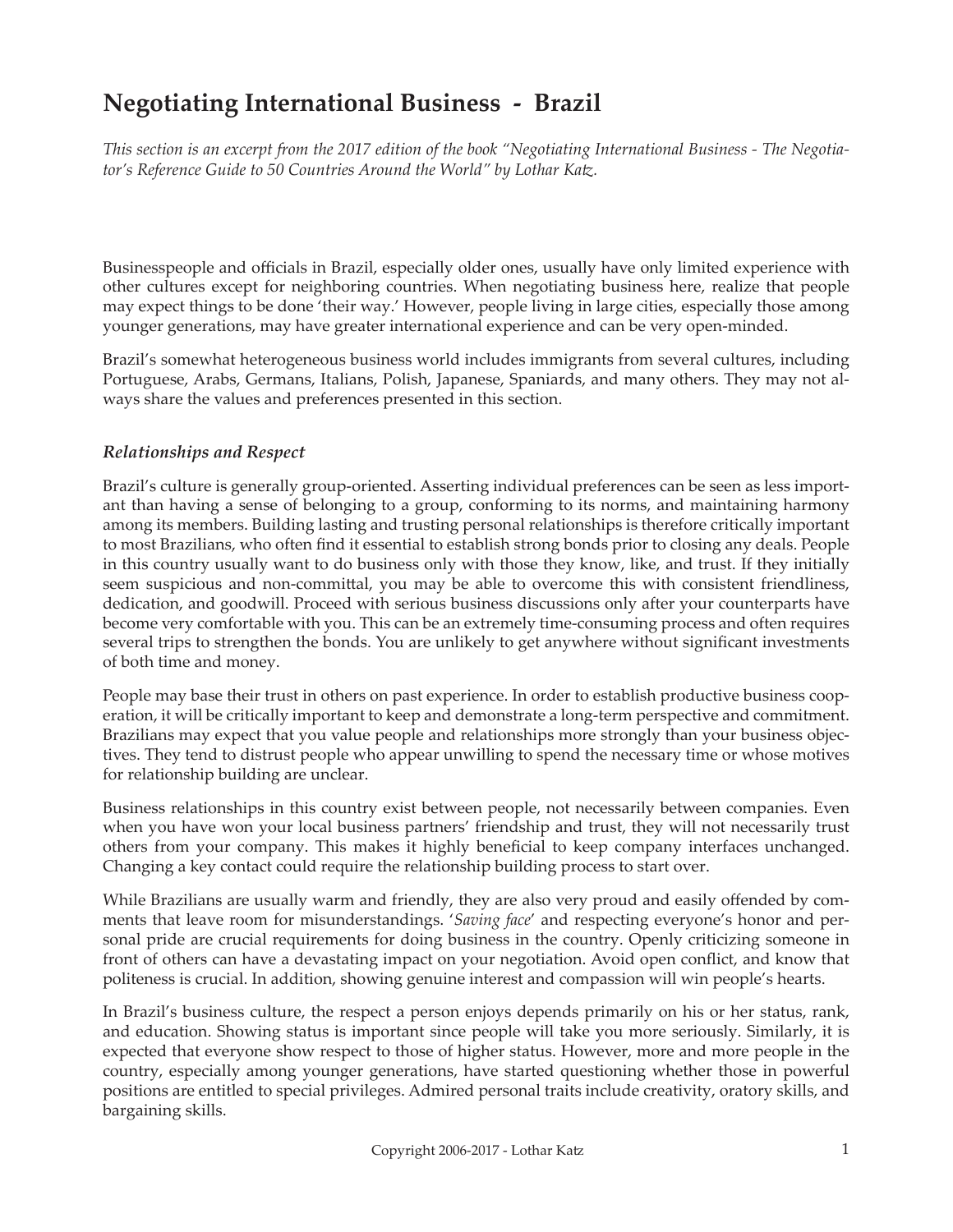### *Communication*

The official language of Brazil is Portuguese. It is notably different from the Portuguese spoken in Portugal. Brazilians do not perceive themselves as Hispanics and could take offense if addressed in Spanish. However, if you speak Spanish fluently, you may want to ask politely whether they would mind speaking it.

Many businesspeople speak at least some English. With some high-ranking managers, it can be useful to engage an interpreter. In order to avoid offending the other side, ask beforehand whether an interpreter should be present at a meeting. When communicating in English, speak in short, simple sentences and avoid using jargon and slang. It will help people with a limited command of English if you speak slowly, summarize key points, and pause frequently to allow for interpretation. Even when the main meeting language is English, your counterparts may frequently speak Portuguese among themselves, not necessarily to shut you out from the discussion but to reduce their discomfort and ensure a common understanding among them.

While discussions can get enthusiastic and lively, Brazilians generally dislike loud and boisterous behavior. However, it is crucial never to lose your temper or appear impatient, as there is always a risk of hurting someone's pride. People may interrupt others or speak in parallel, but this is not recommended. Emotions are usually shown very openly. Brazilians generally converse in extremely close proximity, standing only one to two feet. Never back away, even if this is much closer than your personal comfort zone allows. Doing so could be read as a sign that you are uncomfortable around them.

Depending on the situation, communication in Brazil can be direct or indirect. People usually avoid open conflict. In addition, they may be reluctant to disagree openly with someone they like, in which case it can become difficult to know their true opinion. Because of this, assessing the true progress of a new business interaction can be tricky. In contrast, your Brazilian counterparts could become much more direct and have no problem saying 'no' in business settings once they have come to trust you. Brazilians can sometimes be direct and intense at the negotiation table, while polite and rather ambiguous in social settings. Silence likely signals embarrassment.

Gestures and body language can be very expressive. It is often not a good idea to imitate them. Physical contact with others of the same gender is ok. The American *OK* sign, with thumb and index finger forming a circle, is an obscene gesture in Brazil. Non-verbal communication can be very extensive, so watch for clues. If someone is flicking their fingertips underneath the chin, they are signaling that they do not know the answer to a question. Eye contact should be very frequent, almost to the point of staring. This conveys sincerity and helps build trust.

## *Initial Contacts and Meetings*

Choosing a local intermediary, or *despachante,* who can leverage existing relationships to make the initial contact is highly recommended. This person will help bridge the gap between cultures, allowing you to conduct business with greater effectiveness. Your embassy, a trade organization, a chamber of commerce, or a local legal or accounting firm may be able to provide a list of potential *despachantes*.

It is often better to conduct negotiations in Brazil with a team of negotiators rather than to rely on a single individual. This signals importance, facilitates stronger relationship building, and may speed up the overall process. It is vital that teams be well aligned, with roles clearly assigned to each member. Brazilian negotiators can be very good at exploiting disagreements between members of the other team to their advantage. Changing a team member could require the relationship building process to start over and should be avoided.

Given the strong emphasis on status and hierarchy in the country's business culture, a senior executive should attend the initial meeting for your company and your negotiating team should include senior leaders who know your company well. There will not be an expectation for this executive to attend fu-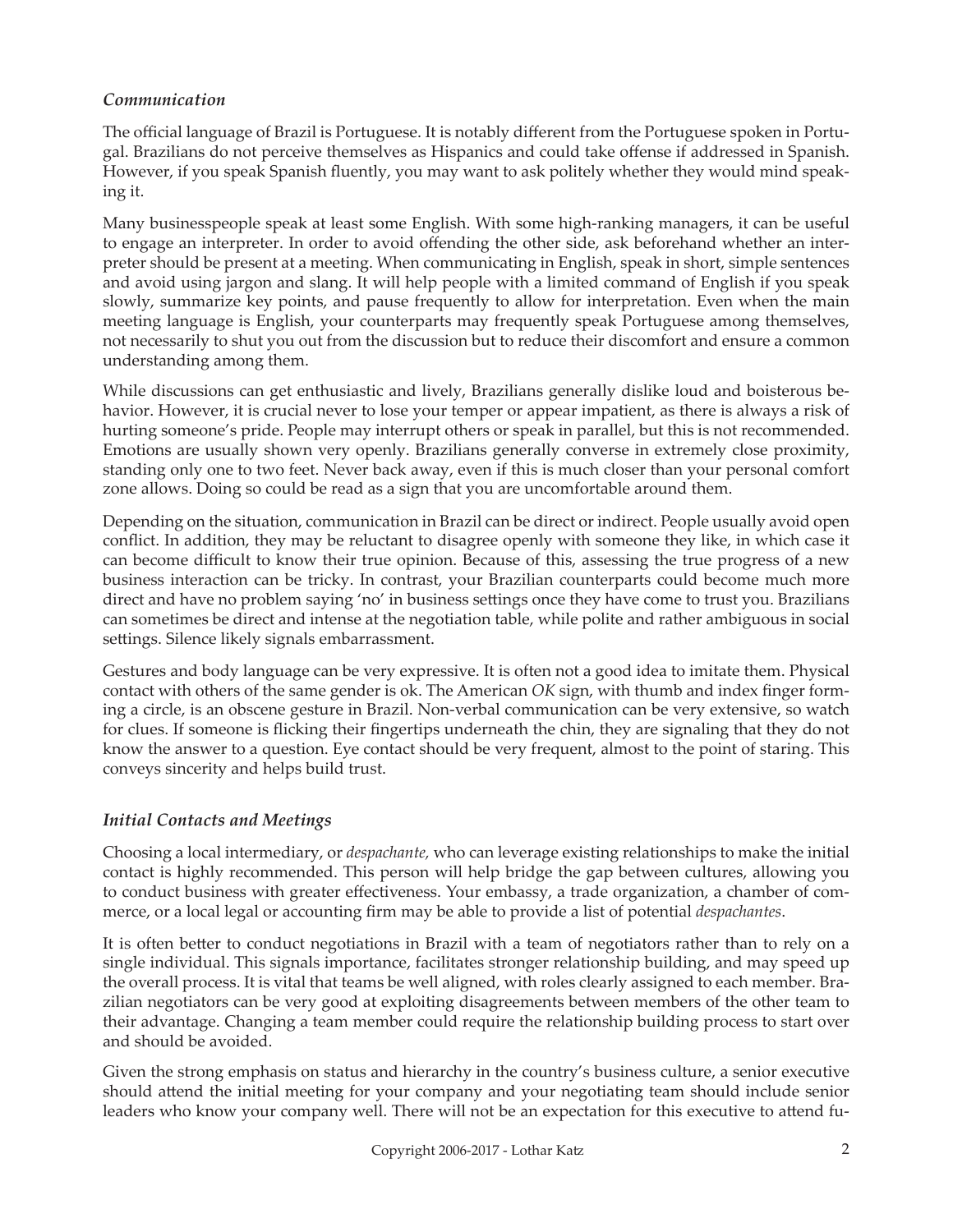ture meetings. Similarly, the top executive on the Brazilian side, who may also be the ultimate decision maker, might attend only initially.

If possible, schedule meetings at least one to two weeks in advance. Since people want to know who they will be meeting, provide details on titles, positions, and responsibilities of attendees ahead of time. Agreeing on an agenda upfront can also be useful. Reconfirm your meeting and be prepared for your counterparts to cancel or postpone meetings with little advance notice. While meetings may start considerably late, Brazilians generally expect foreign visitors to be punctual. Avoid being more than 10 to 15 minutes late, and call ahead if you will be. Displaying anger if you have to wait, which happens often, reflects very poorly on you.

Names are usually given in the order of first name, family name. Some Brazilians also have a middle name. Initially, use *Mr. /Ms.* or *Senhor/Senhora* plus the family name. However, it is common to use these with the first name, such as in 'Senhor Eduardo.' If a person has a title, such as *Doctor* or *Professor*, use it instead. Before calling Brazilians by their first names, wait until they offer it. This may happen quickly. Introductions are accompanied by handshakes, which may be extensive.

The exchange of business cards is an essential step when meeting someone for the first time, so bring more than you need. It is strongly recommended to use cards with one side in English and the other in Portuguese. Do not offer a card that is in Spanish. Show doctorate degrees on your card and make sure that it clearly states your professional title, especially if you have the seniority to make decisions. When presenting your card, ensure that the Portuguese side is facing the recipient. Smile and keep eye contact while accepting someone else's card, then carefully examine it. Next, place the card on the table in front of you.

Meetings start with small talk, which can be extensive. This may include questions on a wide range of subjects. However, one's private life is not a subject for discussion around meetings. Most Brazilians dislike people who 'leap right into business.' It is important to be patient and let the other side set the pace. People appreciate a sense of humor, but keep it light and friendly, and be careful not to overdo it. Business is a serious matter in Brazil. While initial meetings may appear very formal, you may find the atmosphere at subsequent meetings to become much more relaxed. Overall, Brazilians tend to be less formal than most other Latin Americans can be.

The primary purpose of the first meeting is to become acquainted and build relationships. Business may be discussed, but do not try to hurry along with your agenda. It is unrealistic to expect initial meetings to lead to straight decisions.

Presentation materials should be attractive, with good and clear visuals. Having your handout materials translated to Portuguese is not a must, but it will be appreciated and helps in getting your messages across.

When the meeting is over, stay around and have some more small talk with your Brazilian counterparts. Leaving right away suggests that you have better things to do and could offend others.

#### *Negotiation*

**Attitudes and Styles -** Leveraging relationships is an important element when negotiating in Brazil. Nevertheless, Brazilians often employ distributive and contingency bargaining. While the buyer is in a superior position, both sides in a business deal own the responsibility to reach agreement. They expect long-term commitments from their business partners and will focus mostly on long-term benefits. The primary negotiation style is competitive and Brazilians can be very aggressive negotiators. While proposals should demonstrate the benefits to both negotiating parties, neither of them should take attempts to win competitive advantages negatively. It is crucial to remain non-confrontational and avoid direct conflict throughout the bargaining exchange. Ultimately, the culture promotes a win-win approach and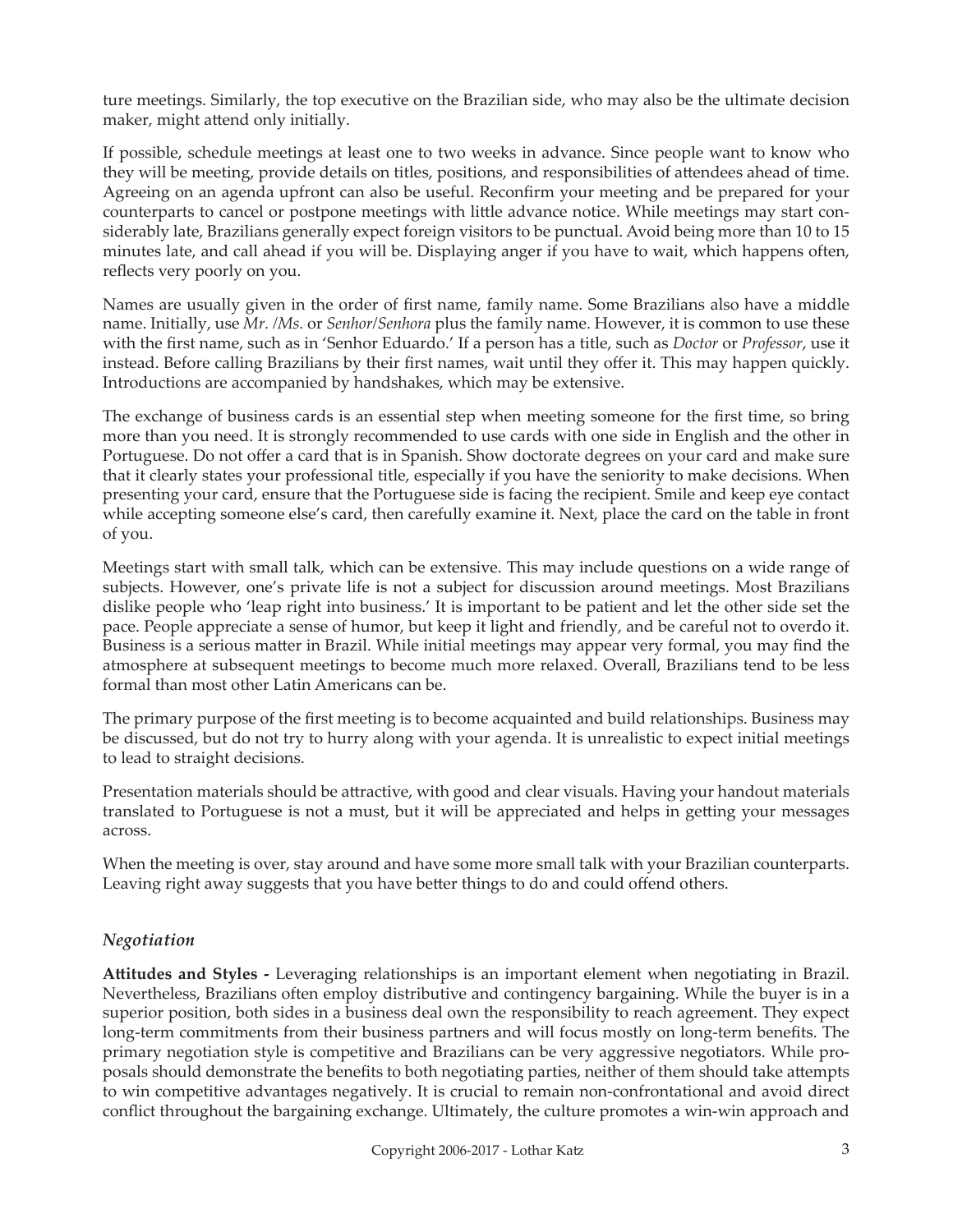people value long-term business relationships. You will earn your counterparts' respect by maintaining a positive, persistent attitude. Do not openly show aggression or frustration.

Should a dispute arise at any stage of a negotiation, you may be able to reach resolution by leveraging personal relationships.

**Sharing of Information –** Even when personal relationships are strong, your Brazilian counterparts could be reluctant to share information openly. Many believe that privileged information creates bargaining advantages. At the same time, information that may seem irrelevant could be reviewed over and over.

**Pace of Negotiation –** Expect negotiations to be slow and protracted. Brazilians rarely hurry and dislike people who do. They see impatience as a sign of weakness and may even think it rude. Be prepared to make several trips if necessary to achieve your objectives. Relationship building, information gathering, bargaining, and decision making could all take considerable time. Attempts to rush the process are unlikely to produce better results and could be viewed as offensive. Throughout the negotiation, be patient, control your emotions, and accept the inevitable delays.

Most Brazilians prefer a very polychronic work style. They are used to pursuing multiple actions and goals in parallel. When negotiating, they often take a holistic approach and may jump back and forth between topics rather than addressing them in sequential order. Negotiators from strongly monochronic cultures, such as Germany, the United Kingdom, or the United States, could find this style confusing, irritating, even annoying. In any case, do not show irritation or anger when encountering this behavior. Instead, keep track of the bargaining progress at all times, often emphasizing areas where agreement already exists.

If your counterparts appear to be stalling the negotiation, assess carefully whether their slowing down the process indicates that they are evaluating alternatives or that they are not interested in doing business with you. More likely, this behavior either represents an attempt to create time pressure in order to obtain concessions, which happens frequently, or it simply reflects the slow decision process in the country. Again, patience and persistence are vitally important.

**Bargaining –** Most Brazilians are used to hard bargaining but are not overly fond of haggling. They can be tough and sometimes very aggressive negotiators. The bargaining exchange can be very extensive. While concessions never come easily, prices may move by 40 percent or more between initial offer and final agreement. Leave yourself sufficient room for concessions at different stages. After making one, always ask the other side to reciprocate. Throughout the process, remain cool and respectful, avoid confrontation, and frequently reaffirm the relationship.

During the bargaining exchange, keep in mind that intangible benefits such as increases in power and status may sometimes be more desirable to your counterparts than financial gains.

Deceptive techniques are frequently used. This includes tactics such as telling lies and sending fake non-verbal messages, pretending to be disinterested in the whole deal or in single concessions, misrepresenting an item's value, or making false demands and concessions. Your Brazilian counterparts may make other attempts to mislead you in order to obtain bargaining advantages. Even when you can see right through a lie, it would be a grave personal insult to state or even hint that your counterpart might not be telling the truth. It is advisable to verify information received from the local side through other channels. Do not take such tactics personally and realize that overt attempts to lie at or bluff your counterparts could backfire and might damage business relationships. Brazilians sometimes use 'good cop, bad cop,' and it can be an effective tactic on either side of the negotiation table. However, it could be devastating if the other side recognized this as a tactic, and your team will need to exclude any 'bad cop' member from future negotiation rounds.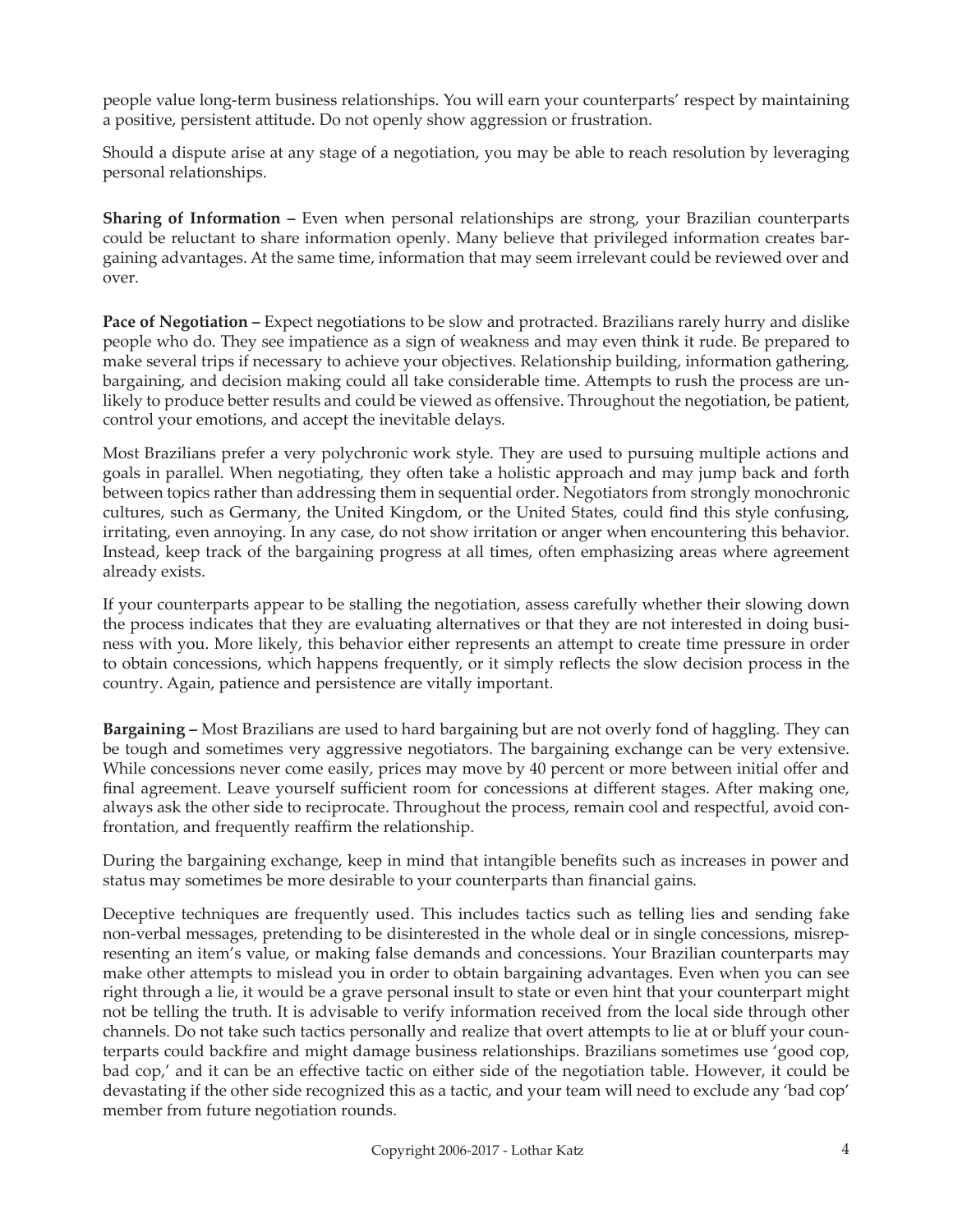Negotiators in the country frequently use pressure techniques that include making final offers, showing intransigence, or nibbling. Final offers may come more than once and are rarely final. Be careful when trying to open with your best offer. Brazilians may consider this inappropriate or even insulting. Silence can be a way to signal rejection of a proposal or to obtain further concessions. Do not use pressure tactics such as applying time pressure or making expiring offers, as these could be taken as signs that you are not willing to build a long-term relationship. Your counterparts might even choose to terminate the negotiation.

Brazilian negotiators may sometimes appear aggressive or adversarial. Negotiations in the country could include confrontational elements. Using extreme openings is rare but can be effective to provoke an initial reaction. Negotiators may make threats and warnings, openly display anger, or even use walkouts. It is advisable not to respond in kind. There is always a huge risk to hurt your counterparts' pride and the margin for error is small. It will be best to remain firm and persistent, but also friendly and respectful.

Emotional negotiation techniques, such as attitudinal bargaining or attempting to make you feel guilty, are frequent and can be effective. Be cautious not to hurt someone's personal pride when employing any of these tactics, though. Pleas to personal relationships and other emotional appeals, such as emphasizing how your proposal will add to your counterparts' personal satisfaction or heighten their honor, can be very powerful. Your counterparts may use temperamental outbursts as a way to throw you off-balance. Keep your cool and do not respond in kind since this could become counterproductive.

Brazilians frequently employ defensive tactics such as blocking or changing the subject, asking probing or very direct questions, making promises, or keeping an inflexible position.

Corruption and bribery are somewhat common in Brazil's public and private sectors. However, people may draw the line differently, viewing minor payments as rewards for getting a job done rather than as bribes. Also, keep in mind that there is a fine line between giving gifts and bribing. What you may consider a bribe, a Brazilian could simply view a nice gift.

**Decision Making –** Most companies are intensely hierarchical, and people expect to work with very clear lines of authority. Decision makers are usually top executives who will consider the best interest of the group or organization. They may or may not consult with others. Brazilian managers rarely delegate their authority. Gaining access to top managers can be difficult, though. You may have to deal with subordinates who have no decision-making authority but might nevertheless strongly influence the final decision, which may be made behind closed doors. Maintaining good relationships with these intermediaries is crucial to your success. Decision making can be a very slow process that requires much patience. Attempts to rush or put pressure on the process are not likely to succeed.

When making decisions, businesspeople may not rely much on rules or laws. They usually consider the specific situation rather than applying universal principles. Personal feelings and experiences, as well as intuition, weigh more strongly than empirical evidence and other objective facts do, but people will consider all aspects. Brazilians are often uneasy with change and reluctant to take risks. If you expect them to support a risky decision, you may need to find ways for them to become comfortable with it first, for instance by explaining contingency plans, outlining areas of additional support, or by offering guarantees and warranties.

## *Agreements and Contracts*

Capturing and exchanging written understandings after meetings and at key negotiation stages is useful since oral statements are not always dependable. Signatures are not required to confirm commitments. Brazilians still mostly rely on handshakes and their word, which are usually dependable.

Written contracts tend to be lengthy and often spell out detailed terms and conditions for the core agreements as well as for many eventualities. Nevertheless, writing up and signing the contract is a formality.